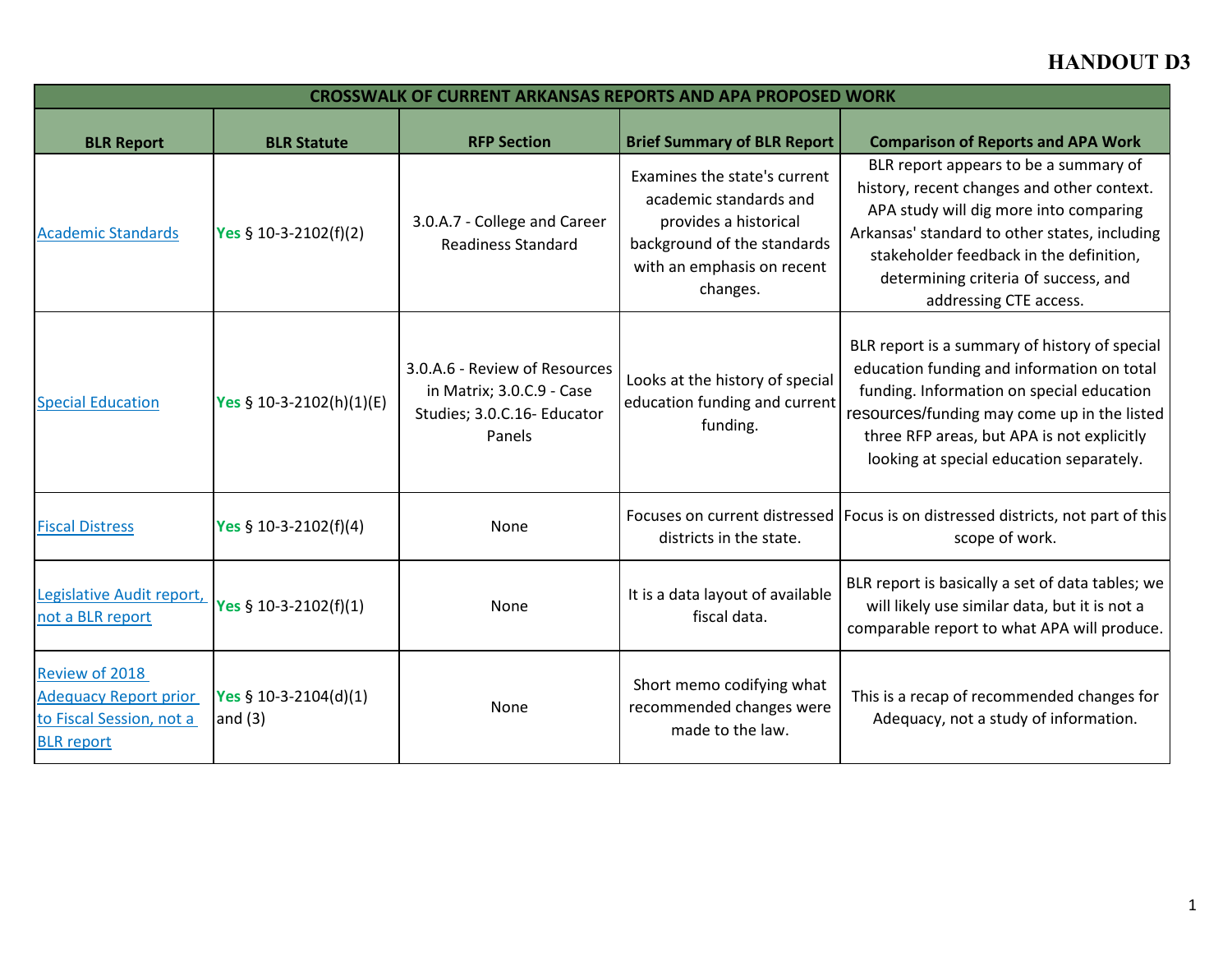| <b>Declining Enrollment</b><br><b>Funding</b>                        | Yes § 10-3-2102(h)(1)(C)                        | 3.0.C.3 - Impacts of<br>enrollment changes                | Provides history and<br>information on declining<br>enrollment in the state.                                                                                           | BLR report describes the history and current<br>funding. APA study will look at quantitative<br>research to understand the impact of<br>declining enrollment in a number of areas.<br>Findings could inform the current funding<br>formula. |
|----------------------------------------------------------------------|-------------------------------------------------|-----------------------------------------------------------|------------------------------------------------------------------------------------------------------------------------------------------------------------------------|---------------------------------------------------------------------------------------------------------------------------------------------------------------------------------------------------------------------------------------------|
|                                                                      | Student Growth Funding Yes § 10-3-2102(h)(1)(D) | 3.0.C.3 - Impacts of<br>enrollment changes                | Provides history and<br>information on student<br>growth districts and charters<br>in the state.                                                                       | BLR report describes the history and current<br>funding. APA study will look at quantitative<br>research to understand the impact of student<br>growth funding in a number of areas. Findings<br>could inform the current funding formula.  |
| <b>Career and Technical</b><br>Education                             | <b>No</b>                                       | 3.0.A.7 - College and Career<br><b>Readiness Standard</b> | Provides a history of CTE rules<br>in the state and detail on the<br>courses being offered by<br>districts.                                                            | Appears to be a direct overlap between the<br>data collected on CTE course offerings in this<br>report and the requirement for such<br>information in the RFP.                                                                              |
| <b>Waivers of Statutory</b><br>and Regulatory<br><b>Requirements</b> | <b>No</b>                                       | 3.0.C.11 - Impact of Waivers                              | Provides detailed history and<br>descriptive data on the<br>waivers in the state. Provides<br>some look at differences<br>between schools with and<br>without waivers. | The descriptive data and some of the<br>expenditure analysis is likely an overlap. APA<br>can likely go deeper by leveraging information<br>gained through the data analysis.                                                               |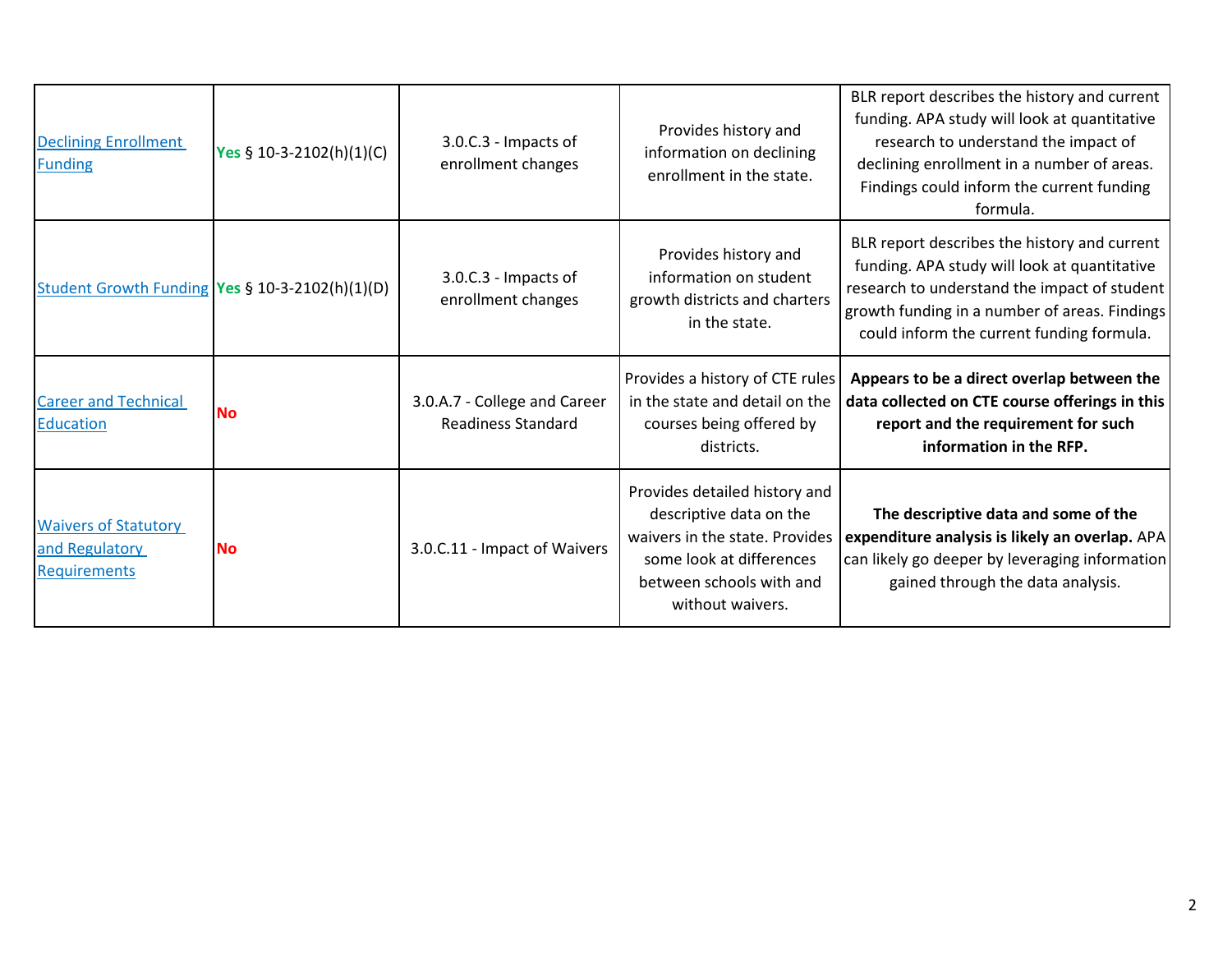| <b>Resource Allocation-</b><br><b>School Staffing</b>    | Yes § 10-3-2102(i)(1) | Survey, Engagement, 3.0.B.7 -<br>Classroom Teacher Ratios,<br>3.0.C.5 - Nurses | Report provides detailed<br>analysis of each of the school's<br>staffing positions in the<br>Matrix. This includes history<br>on the figures, comparison to<br>national data, and to actual<br>implementation.          | BLR does a survey as part of this work; APA's<br>survey could overlap but we believe the BLR<br>survey would already have been done. BLR<br>study looks at what other states do, but not at<br>underlying requirements. For example, APA<br>study will look not just at what ratios are, but<br>also what the rules are underlying these ratios<br>in other states. APA will also look at best<br>practice information on recruiting and<br>retaining nurses. This will include looking at<br>comparative salaries across the state, not only<br>in school districts. |
|----------------------------------------------------------|-----------------------|--------------------------------------------------------------------------------|-------------------------------------------------------------------------------------------------------------------------------------------------------------------------------------------------------------------------|-----------------------------------------------------------------------------------------------------------------------------------------------------------------------------------------------------------------------------------------------------------------------------------------------------------------------------------------------------------------------------------------------------------------------------------------------------------------------------------------------------------------------------------------------------------------------|
| <b>Resource Allocation-</b><br><b>School Resources</b>   |                       | Survey                                                                         | Detailed information on the<br>history, current funding,<br>current resource use of non-<br>personnel school resources<br>and comparisons to national<br>data. This includes<br>information from survey<br>results.     | Might be some overlap with the survey, but<br>most of this is descriptive and a different<br>focus than the RFP.                                                                                                                                                                                                                                                                                                                                                                                                                                                      |
| <b>Resource Allocation-</b><br><b>District Resources</b> |                       | Survey                                                                         | Detailed information on the<br>history, current funding,<br>current resource use of<br>district resources school<br>resources and comparisons to<br>national data. This includes<br>information from survey<br>results. | Might be some overlap with the survey, but<br>most of this is descriptive and a different<br>focus than the RFP.                                                                                                                                                                                                                                                                                                                                                                                                                                                      |